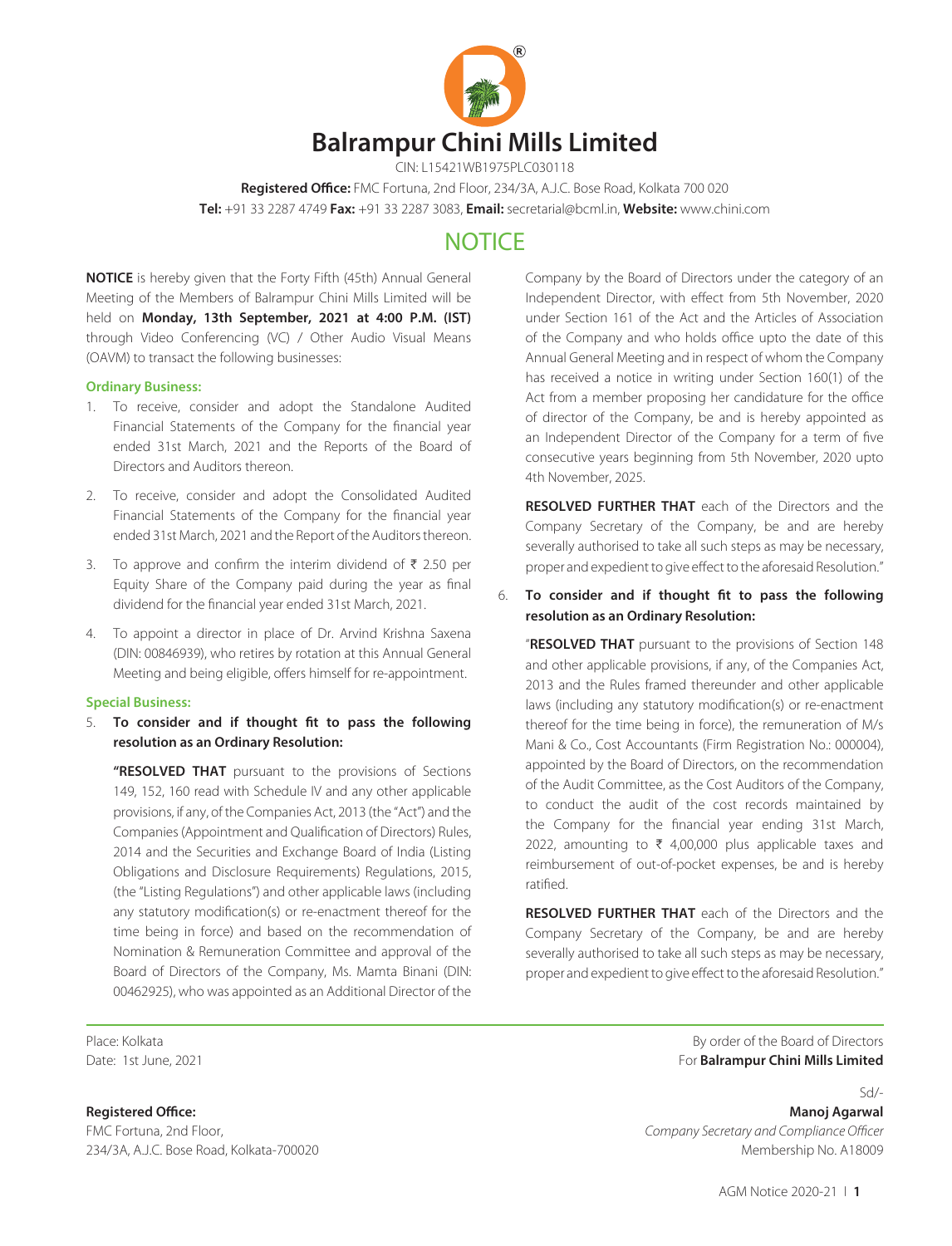# **NOTES:**

- 1. An Explanatory Statement pursuant to Section 102 of the Companies Act, 2013, as amended, (the "Act") and Secretarial Standard on General Meetings (Revised) – 2 (the "SS-2"), relating to Special Businesses to be transacted at the Meeting which the Board of Directors have considered and decided to include as Special Business and which are unavoidable in nature, are annexed hereto. The said Statements also contain the recommendation of the Board of Directors of the Company in terms of Regulation 17(11) of the Securities and Exchange Board of India (Listing Obligations and Disclosure Requirements) Regulations, 2015 (as amended) (the "Listing Regulations"). Additional disclosures, pursuant to the requirements of SS-2 and Regulation 36 of the Listing Regulations, in respect of the directors seeking appointment / re-appointment form part of this Notice convening the 45th Annual General Meeting (AGM) of the Company (the "Notice").
- 2. In view of the continuing restrictions on the movement of people at several places in the country due to COVID-19, the Ministry of Corporate Affairs (MCA), vide its General Circular No. 02/2021 dated 13th January, 2021 referring to its earlier Circular no. 20/2020 dated 5th May, 2020, Circular no. 17/2020 dated 13th April, 2020 and Circular no. 14/2020 dated 8th April, 2020 and the Securities and Exchange Board of India (SEBI) vide its Circular No. SEBI/HO/CFD/CMD2/CIR/P/2021/11 dated 15th January, 2021 and SEBI/HO/CFD/CMD1/CIR/P/2020/79 dated 12th May, 2020 have allowed companies to conduct their annual general meeting through Video Conferencing (VC) or Other Audio Visual Means (OAVM) without the physical presence of the members at a common venue. In accordance with the aforesaid Circulars and applicable provisions of the Act and the Listing Regulations, the 45th AGM of the Company shall be conducted through VC / OAVM. The instructions for participation in the 45th AGM through VC / OAVM are appended herein below. Participation of members through VC / OAVM will be reckoned for the purpose of quorum for the AGM as per section 103 of the Act. Further, the deemed venue for the AGM shall be the Registered Office of the Company
- 3. Keeping the convenience of the Members positioned in different time zones, the Meeting has been scheduled at 4:00 PM (IST).
- 4. **IN TERMS OF THE MCA AND SEBI CIRCULARS MENTIONED HEREINABOVE, THE REQUIREMENT OF SENDING PROXY FORMS TO HOLDERS OF SECURITIES AS PER PROVISIONS**

**OF SECTION 105 OF THE ACT READ WITH REGULATION 44(4) OF THE LISTING REGULATIONS, HAS BEEN DISPENSED WITH. THEREFORE, THE FACILITY TO APPOINT PROXY BY THE MEMBERS WILL NOT BE AVAILABLE FOR THIS AGM AND CONSEQUENTLY, THE PROXY FORM AND ATTENDANCE SLIP ARE NOT ANNEXED TO THE NOTICE.**

However, in pursuance of Section 113 of the Act and Rules framed thereunder, the institutional/corporate members are entitled to appoint authorized representatives for the purpose of voting through remote e-Voting or for the participation and e-voting during the AGM, through VC or OAVM. In this regard, they are required to send scanned copy (PDF / JPG Format) of the relevant Board Resolution / Power of Attorney/ appropriate Authorization Letter authorizing their representative to vote on their behalf, to the Scrutinizer through e-mail at *cs.amberahmad@gmail.com* with the subject line "Balrampur Chini Mills Limited – 45th AGM" with a copy marked to *evoting@ kfintech.com*.

Since the AGM will be held through VC or OAVM, no Route Map is being provided with the Notice.

# **DISPATCH OF ANNUAL REPORT, PROCESS FOR REGISTRATION OF EMAIL ID FOR OBTAINING COPY OF THE NOTICE AND ANNUAL REPORT:**

- 6. In compliance with the aforesaid MCA and SEBI Circulars, the Notice and the Annual Report is being sent only through electronic mode to all the Members whose email addresses are registered with the Company/RTA/Depositories.
- 7. Members may note that the Notice and the Annual Report will also be available on the Company's website at *www.chini. com*, the websites of the Stock Exchanges, i.e. BSE Limited and National Stock Exchange of India Limited at *www.bseindia.com* and *www.nseindia.com*, respectively, and on the website of the e-voting agency *https://evoting.kfintech.com/*.
- 8. KFin Technologies Private Limited (formerly, Karvy Fintech Private Limited, hereinafter referred to as "KFin"), the Company's Registrar and Transfer Agent will provide the facility for voting through remote e-voting, for participating in the AGM through VC / OAVM and e-voting during the AGM.
- 9. Pursuant to the MCA's Circular, the Company has published a newspaper advertisement dated 1st August, 2021 urging its members (who have not registered their email IDs) to register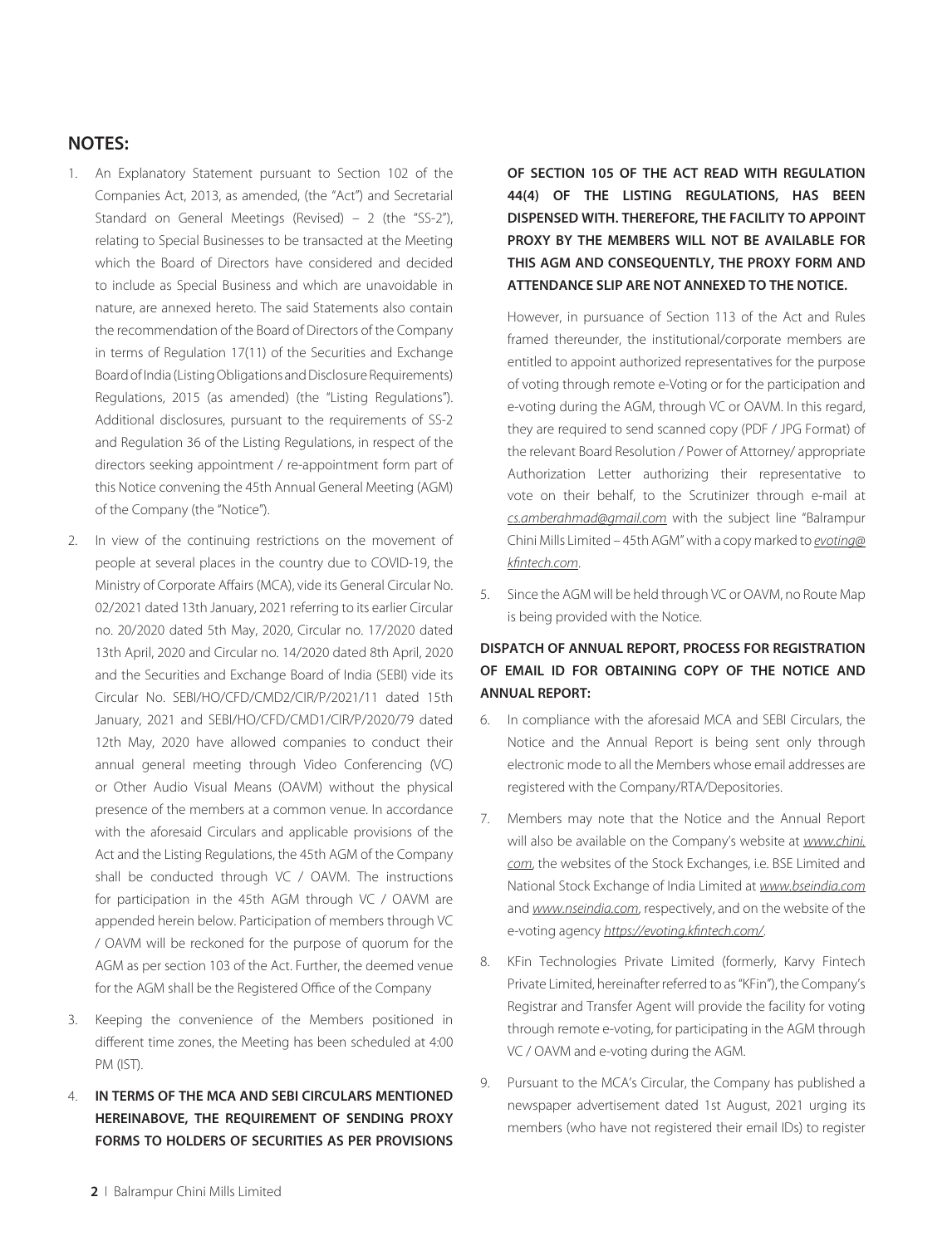their email IDs at the earliest. However, Members who have still not registered their email IDs, are requested to do so at the earliest, in the following manner:

- a) Members holding shares in electronic mode can get their email IDs registered by contacting their respective Depository Participant.
- b) Members holding shares in physical mode are requested to register their email IDs with the Company or KFin, for receiving the Notice and Annual Report. Requests can be emailed to at *investorgrievances@bcml.in* or *einward.ris@ kfintech.com* or by logging into *https://ris.kfintech.com/ clientservices/mobilereg/mobileemailreg.aspx* . Members are requested to mention their Folio No. or Demat Account No.

The members are urged to support the Green Initiative of the Government of India by choosing to receive the communication from the Company through email.

#### **PROCEDURE FOR JOINING THE AGM THROUGH VC / OAVM:**

10. Members will be able to attend the AGM through VC / OAVM of the AGM at *https://emeetings.kfintech.com* by using their remote e-voting login credentials and selecting the 'Event' for Company's AGM.

Members who do not have the User ID and Password for e-voting or have forgotten the User ID and Password may retrieve the same by following the remote e-voting instructions mentioned in the Notice.

11. Members may join the AGM through Laptops, Smartphones, Tablets or iPads for better experience. Further, Members will be required to use internet with a good speed to avoid any disturbance during the AGM. Members will need the latest version of Chrome, Safari, Internet Explorer 11, MS Edge or Mozilla Firefox.

Please note that participants connecting from Mobile Devices or Tablets or through Laptops connecting via mobile hotspot may experience Audio / Video loss due to fluctuation in their respective network. It is therefore recommended to use stable Wi-Fi or LAN connection to mitigate any glitches.

Members will be required to grant access to the web-cam to enable two-way video conferencing.

12. Facility of joining the AGM through VC / OAVM shall open 30 minutes before the time scheduled for the AGM and shall be kept open throughout the AGM. 1000 Members will be able to participate in the AGM through VC / OAVM on a first-comefirst-serve basis.

Large Members (i.e. Members holding 2% or more shareholding), promoters, institutional investors, directors, key managerial personnel, the Chairpersons of the Audit Committee, Nomination, Nomination & Remuneration Committee and Stakeholders Relationship Committee, Auditors, etc. will not be subject to the aforesaid restriction of first-come-first-serve basis.

- 13. Institutional Members are encouraged to participate at the AGM through VC / OAVM and vote thereat.
- 14. Members, holding shares as on the cut-off date i.e. Monday, 6th September, 2021 and who would like to speak or express their views or ask questions during the AGM may register themselves as speakers at *https://emeetings.kfintech.com* and clicking on 'Speaker Registration' during the period from Friday, 10th September, 2021 (10:00 A.M. IST) upto Sunday, 12th September, 2021 (5:00 P.M. IST). Those Members who have registered themselves as a speaker will only be allowed to speak / express their views / ask questions during the AGM. The Company reserves the right to restrict the number of speakers depending on the availability of time at the AGM.

Alternatively, Members holding shares as on the cut-off date may also visit *https://emeetings.kfintech.com* and click on the tab 'Post Your Queries' and post their queries/views/questions in the window provided, by mentioning their name, demat account number/folio number, email ID and mobile number. The window will close at 5.00 P.M. (IST) on Sunday, 12th September, 2021.

15. Members who need assistance before or during the AGM with use of technology, can contact KFin at 1800 309 4001 or write to them at *evoting@kfintech.com*

# **PROCEDURE FOR REMOTE E-VOTING AND VOTING DURING THE AGM:**

- 16. In accordance with the provisions of Section 108 and other applicable provisions, if any, of the Act, read with Rule 20 of the Companies (Management and Administration) Rules, 2014 and amendments thereto and Regulation 44 of the Listing Regulations, the Company has engaged the services of KFin to provide remote e-voting facility to all the Members to enable them to cast their votes electronically in respect of the businesses to be transacted at the Meeting.
- 17. Members are requested to attend and participate in the ensuing AGM through VC / OAVM and cast their vote either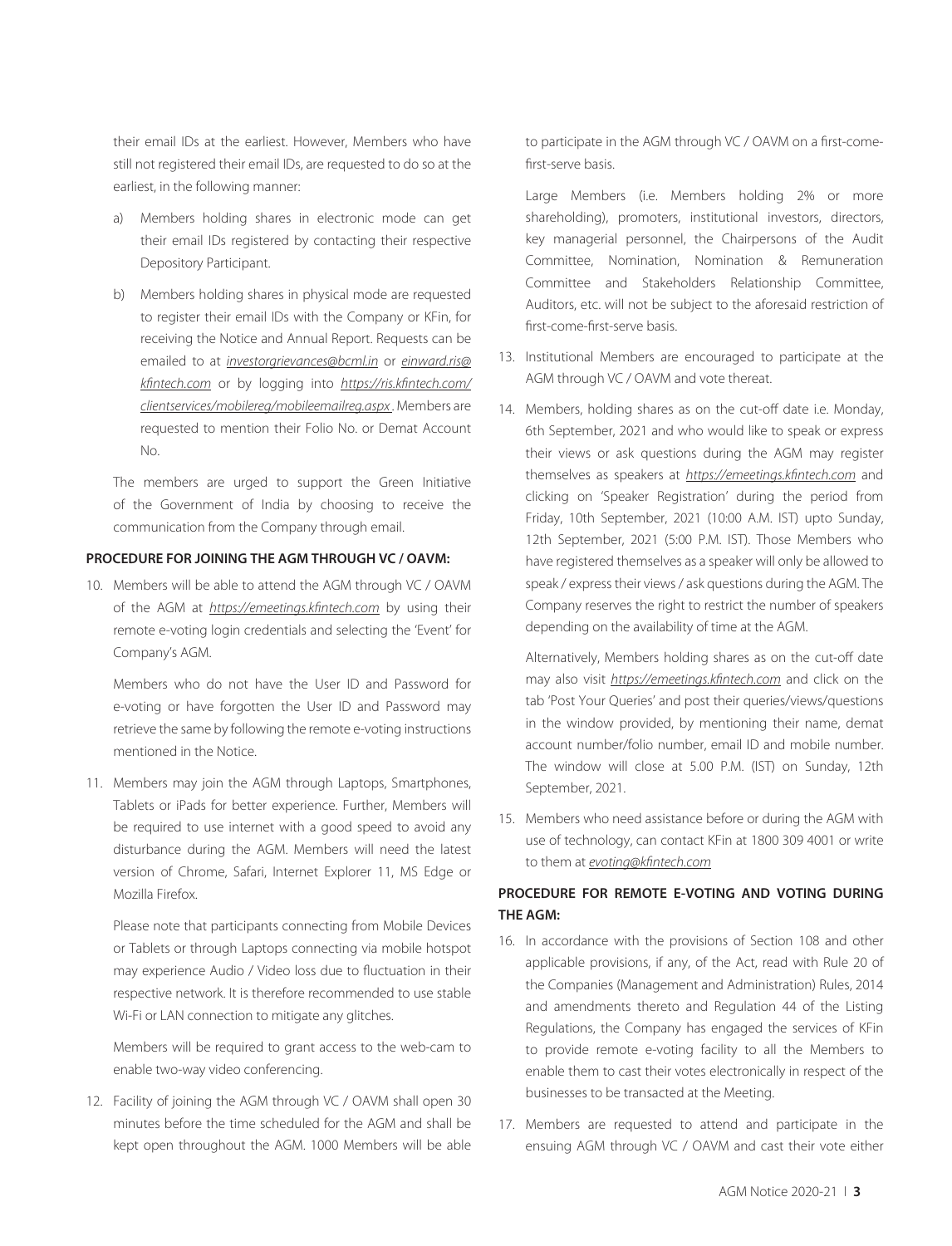through remote e-voting facility or through e-voting facility to be provided during the AGM.

- 18. Members who would have cast their vote by remote e-voting may attend the Meeting through VC/OAVM, but shall not be able to vote at the Meeting. Such a member will also not be allowed to change or cast vote again. The facility of voting through electronic means will also be available during the Meeting. Members attending the Meeting who would have not already cast their vote by remote e-voting shall be able to cast their vote during the Meeting.
- 19. In case of any query and / or help, in respect of attending the AGM through VC/ OAVM mode, Members may refer to the Help & Frequently Asked Questions (FAQs) and 'AGM VC / OAVM' user manual available at the download Section of *https:// evoting.Kfintech.com* or contact Mr. S. V. Raju, Deputy General Manager - Corporate Registry or Mr. Balaji Reddy, Manager – Corporate Registry of KFin Technologies Private Limited at the email ID at *evoting@kfintech.com* KFin's toll free no.: 1800-309- 4001 for any further clarifications / technical assistance that may be required.

#### 20. **The process and manner for remote e-voting are as under:**

- a. Pursuant to the provisions of Rule 20 of the Companies (Management and Administration) Rules, 2014 (as amended), Secretarial Standard on General Meetings (SS-2) issued by the Institute of Company Secretaries of India ("ICSI") and Regulation 44 of Listing Regulations read with MCA Circulars and SEBI Circulars, the Company is pleased to provide remote e-voting facility to its Members in respect of the business to be transacted during the AGM and facility for those Members participating in the AGM to cast vote through e-voting system during the AGM.
- b. The facility for voting shall also be made available during the AGM and the shareholders participating in the meeting who have not cast their votes by remote e-voting shall be able to exercise their right during the meeting through e-voting.
- c. The shareholders who have cast their vote by remote e-voting prior to the AGM may also participate in the AGM but shall not be entitled to cast their vote again.
- d. The facility of casting the votes by the shareholders using an electronic voting system ("remote e-voting") during the prescribed time prior to AGM and voting during AGM will be provided by service provider KFin.
- e. The remote e-voting period commences on Friday, 10th September, 2021 (10:00 A.M. IST) and ends on Sunday, 12th September, 2021 (5:00 P.M. IST). During this period shareholders of the Company, holding shares either in physical form or in dematerialized form, as on the Cut-Off Date of Monday, 6th September, 2021 may cast their vote by remote e-voting. The remote e-voting module shall be disabled by KFin for voting thereafter. Once a shareholder casts his vote on a resolution, the shareholder shall not be allowed to change it subsequently.
- f. Any person who becomes a member of the Company after sending notice of AGM and holding shares as on cutoff date i.e. Monday, 6th September, 2021 may obtain the User ID and Password in the manner mentioned below by sending email to the Company at *secretarial@bcml.in* along with authentic proof of shareholder or to write to KFin at *evoting@kfintech.com* sufficiently before closing of the remote e-voting.
- g. The process and the manner for remote e-voting and e-voting during AGM is as under:

As per the SEBI circular dated 9th December, 2020 on e-Voting facility provided by Listed Companies, Individual shareholders holding securities in Demat mode are allowed to vote through their demat account maintained with Depositories and Depository Participants. Shareholders are advised to update their mobile number and email Id in their demat accounts in order to access e-Voting facility.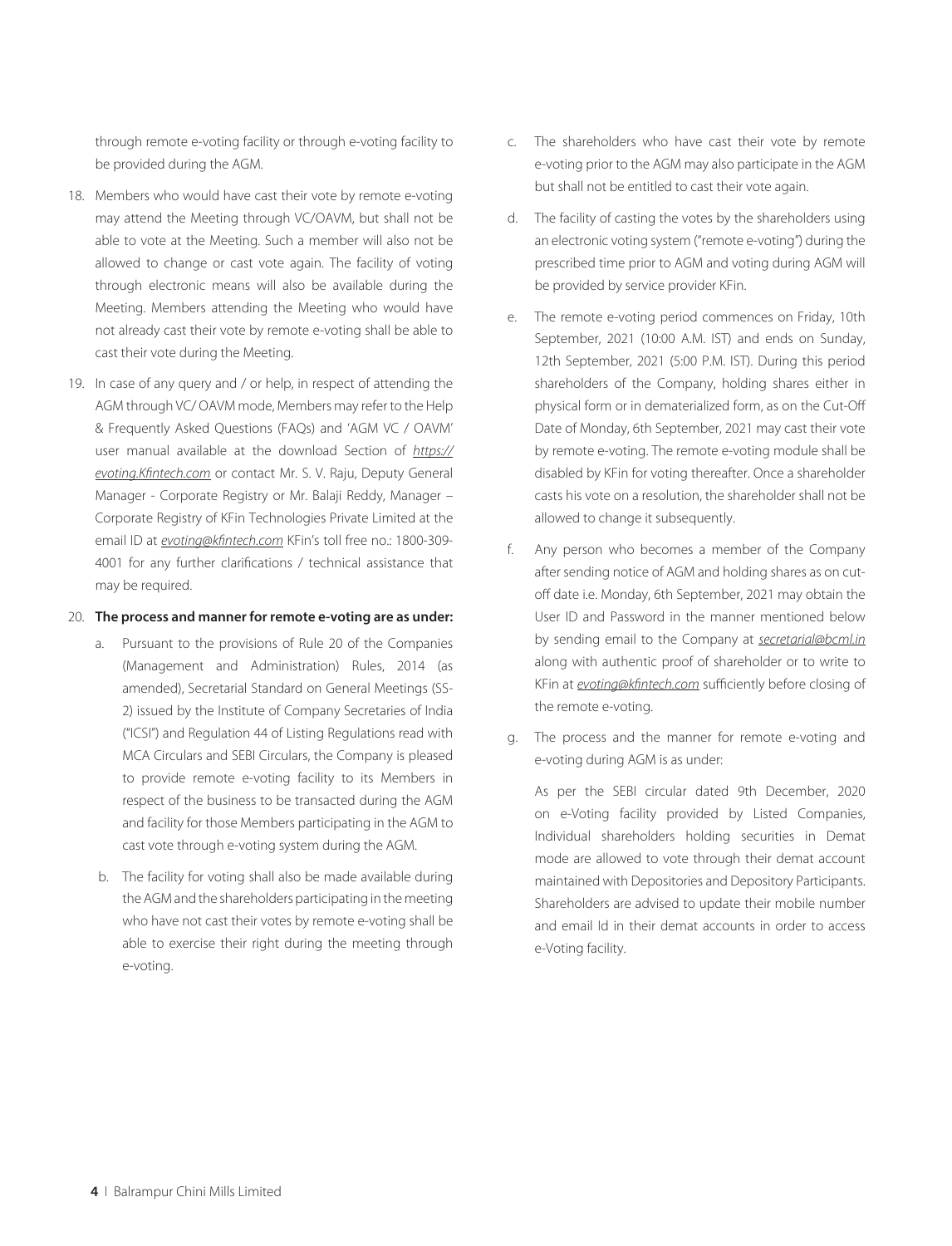## **Individual Shareholders (holding securities in DEMAT mode) - Login through Depositories.**

| <b>NSDL</b> |                |                                                             |  | <b>CDSL</b>   |                                                            |  |
|-------------|----------------|-------------------------------------------------------------|--|---------------|------------------------------------------------------------|--|
|             |                | 1. User already registered for IDeAS facility:              |  |               | 1. Existing user who have opted for Easi / Easiest         |  |
|             | L.             | URL: https://eservices.nsdl.com                             |  | L.            | URL: https://web.cdslindia.com/myeasi/home/login           |  |
|             | II.            | Click on the "Beneficial Owner" icon under 'IDeAS'          |  |               |                                                            |  |
|             |                | section.                                                    |  |               | URL: www.cdslindia.com                                     |  |
|             |                | III. On the new page, enter User ID and Password. Post      |  | $\parallel$ . | Click on New System Myeasi                                 |  |
|             |                | successful authentication, click on "Access to e-Voting"    |  | III.          | Login with user id and password.                           |  |
|             |                | IV. Click on company name or e-Voting service provider      |  |               | IV. Option will be made available to reach e-Voting page   |  |
|             |                | and you will be re-directed to e-Voting service provider    |  |               | without any further authentication.                        |  |
|             |                | website for casting the vote during the remote e-Voting     |  |               | V. Click on e-Voting service provider name to cast your    |  |
|             |                | period.                                                     |  |               | vote.                                                      |  |
|             |                | 2. User not registered for IDeAS e- Services                |  |               | 2. User not registered for Easi/Easiest                    |  |
|             | I.             | To register click on link: https://eservices.nsdl.com       |  | L.            | Option to register is available at                         |  |
|             | $\parallel$ .  | Select "Register Online for IDeAS"                          |  |               | https://web.cdslindia.com/myeasi/Registration/             |  |
|             |                | III. Proceed with completing the required fields.           |  |               | EasiRegistration                                           |  |
| 3.          |                | By visiting the e-Voting website of NSDL                    |  |               | II. Proceed with completing the required fields.           |  |
|             |                | URL: https://www.evoting.nsdl.com/                          |  |               | 3. By visiting the e-Voting website of CDSL                |  |
|             | $\mathbb{I}$ . | Click on the icon "Login" which is available under          |  | L.            | URL: www.cdslindia.com                                     |  |
|             |                | 'Shareholder/Member' section.                               |  | Ш.            | Provide demat Account Number and PAN                       |  |
|             |                | III. Enter User ID (i.e. 16-digit demat account number held |  |               | III. System will authenticate user by sending OTP on       |  |
|             |                | with NSDL), Password/OTP and a Verification Code as         |  |               | registered Mobile & Email as recorded in the demat         |  |
|             |                | shown on the screen.                                        |  |               | Account.                                                   |  |
|             |                | IV. Post successful authentication, you will be redirected  |  |               | IV. After successful authentication, user will be provided |  |
|             |                | to NSDL Depository site wherein you can see e-Voting        |  |               | links for the respective ESP (E-voting Service Provider)   |  |
|             |                | page.                                                       |  |               | where the e-Voting is in progress.                         |  |
|             |                | V. Click on company name or e-Voting service provider       |  |               |                                                            |  |
|             |                | name and you will be redirected to e-Voting service         |  |               |                                                            |  |
|             |                | provider website for casting your vote during the           |  |               |                                                            |  |
|             |                | remote e-Voting period.                                     |  |               |                                                            |  |

#### **Important note:**

Members who are unable to retrieve User ID/ Password are advised to use Forget User ID and Forget Password option available at above mentioned websites.

# **Helpdesk for Individual Shareholders holding securities in demat mode for any technical issues related to login through Depositories i.e. NSDL and CDSL**

| Members facing any technical issue - NSDL                                                                                                        | Members facing any technical issue - CDSL          |  |
|--------------------------------------------------------------------------------------------------------------------------------------------------|----------------------------------------------------|--|
| Members facing any technical issue in login can contact NSDL   Members facing any technical issue in login can contact CDSL                      |                                                    |  |
| helpdesk by sending a request at <i>evoting@nsdl.co.in</i> or call at toll   helpdesk by sending a request at <i>helpdesk.evoting@cdslindia.</i> |                                                    |  |
| free no.: 1800 1020 990 and 1800 22 44 30                                                                                                        | com or contact at 022-23058738 or 022-23058542-43. |  |
|                                                                                                                                                  |                                                    |  |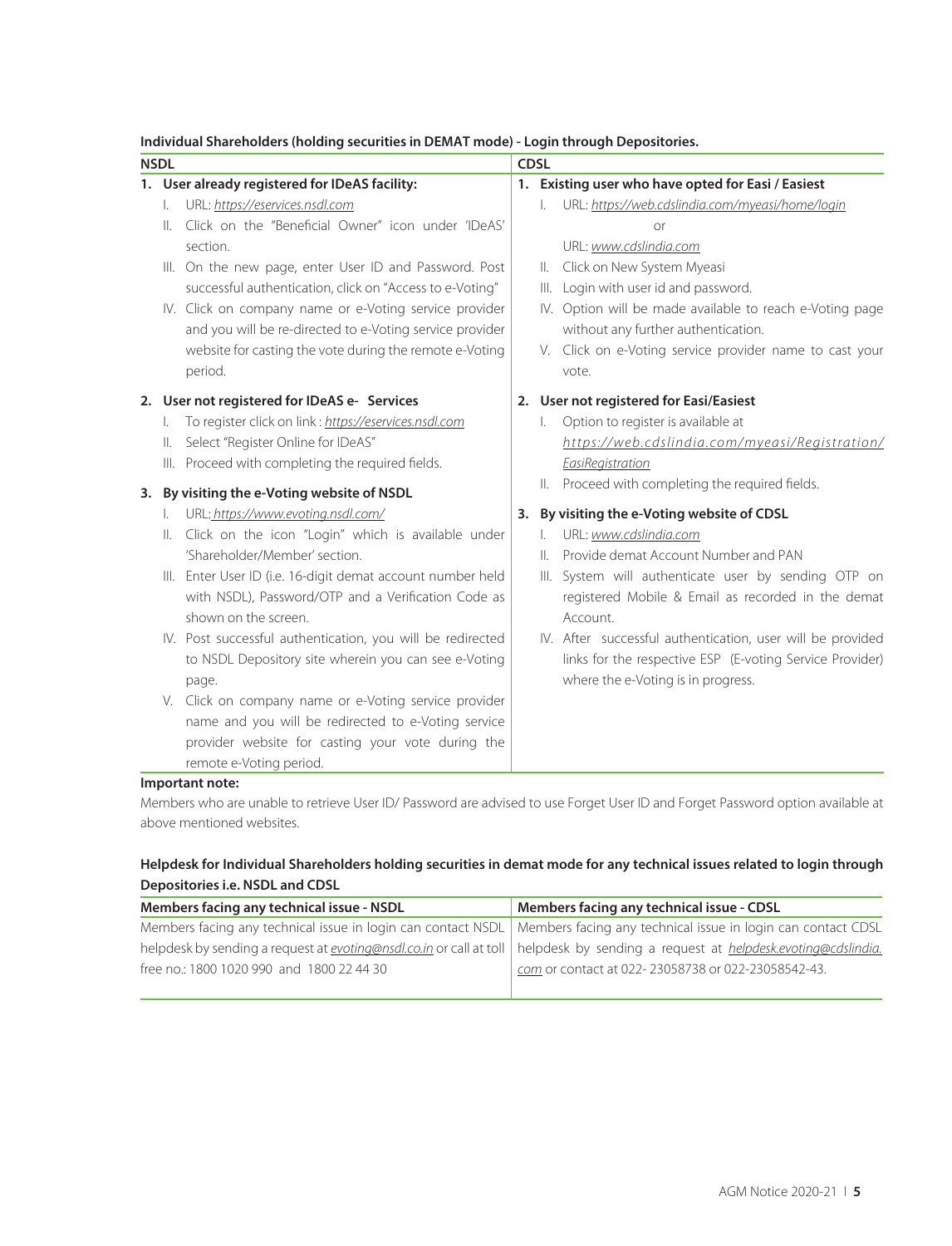# **Individual Shareholders (holding securities in DEMAT mode) - Login through their Depository Participants.**

You can also login using the login credentials of your demat account through your Depository Participant registered with NSDL/CDSL for e-Voting facility. Once login, you will be able to see e-Voting option. Click on e-Voting option and you will be redirected to NSDL/CDSL Depository site after successful authentication. Click on company name or e-Voting service provider name and you will be redirected to e-Voting service provider website for casting your vote during the remote e-Voting period.

# **Login method for Non-Individual Shareholders and Shareholders holding securities in Physical Form**

- a. Initial Password is provided in the body of the email.
- b. Launch internet browser and type the URL: *https://evoting. kfintech.com* in the address bar.
- c. Enter the login credentials i.e. User ID and password mentioned in your email. Your Folio No. /DP ID Client ID will be your User ID. However, if you are already registered with KFin for e-voting, you can use your existing User ID and password for casting your votes.
- d. After entering the details appropriately, click on LOGIN.
- e. You will reach the password change menu wherein you are required to mandatorily change your password. The new password shall comprise of minimum 8 characters with at least one upper case (A-Z), one lower case (a-z), one numeric value (0-9) and a special character (@,#,\$,etc.). It is strongly recommended not to share your password with any other person and take utmost care to keep your password confidential.
- f. You need to login again with the new credentials.
- g. On successful login, the system will prompt you to select the EVENT i.e. Balrampur Chini Mills Limited.
- h. On the voting page, the number of shares (which represents the number of votes) held by you as on the cut-off date will appear. If you desire to cast all the votes assenting/dissenting to the resolution, enter all shares and click 'FOR'/'AGAINST' as the case may be or partially in 'FOR' and partially in 'AGAINST', but the total number in 'FOR' and/or 'AGAINST' taken together should not exceed your total shareholding as on the cut-off date. You may

also choose the option 'ABSTAIN' and the shares held will not be counted under either head.

- i. Click on 'SUBMIT'. A confirmation box will be displayed. Click 'OK' to confirm, else 'CANCEL' to modify. Once you confirm, you will not be allowed to modify your vote subsequently. During the voting period, you can login multiple times till you have confirmed that you have voted on the resolution.
- j. Members holding multiple folios/demat accounts shall choose the voting process separately for each folio/demat account.
- k. Corporate/institutional members (i.e. other than individuals, HUF, NRI, etc.) are required to send scanned image (PDF/JPG format) of certified true copy of relevant board resolution/authority letter etc. together with attested specimen signature of the duly authorised signatory (ies) who is/are authorised to vote, to the Scrutinizer through email at *cs.amberahmad@gmail.com*  with the subject line "Balrampur Chini Mills Limited – 45th AGM" with a copy marked to *evoting@kfintech.com* and may also upload the same in the e-voting module in their login.
- l. In case you have any queries or issues regarding e-voting, you may refer the Frequently Asked Questions ("FAQs") and evoting manual available at *https://evoting.kfintech. com* under help section or call on 1800 309 4001 (toll free).
- m. All grievances connected with the facility for voting by electronic means may be addressed to KFin or send an email to *evoting@kfintech.com* or call 1800 309 4001 (Toll Free).
- n. A person, whose name is recorded in the Register of Shareholders or in the Register of Beneficial Owners maintained by the depositories as on the cut-off date i.e. Monday, 6th September, 2021 only shall be entitled to avail the facility of remote e-voting or voting at the AGM.
- h. In case of Joint holders, login ID/User Id and password details shall be sent to the first holder of the shares. Accordingly, the vote using user ID and Password sent to first holder is recognized on behalf of all the joint holders as the shareholder who casts the vote through the remote e-voting services of KFin, is doing so on behalf of all joint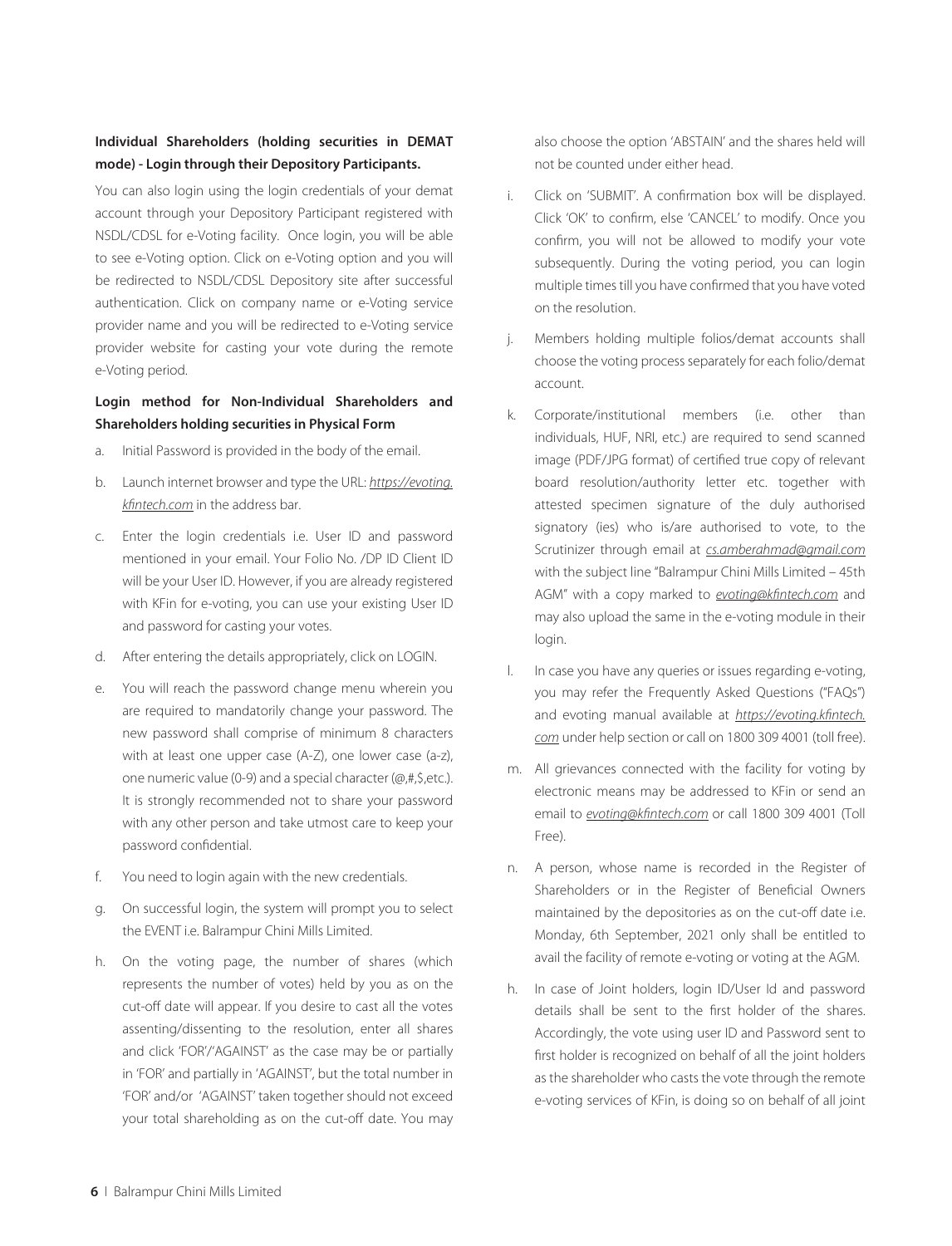holders. First holder shall mean the holder of shares, whose name is first registered against the shares held.

A person who is not a member as on the cut-off date, Monday, 6th September, 2021 should treat this Notice for information purpose only.

#### 22. **Other Instructions**:

- a) A person, whose name is recorded in the Register of Members or in the Register of Beneficial Owners maintained by the Depositories as on the cut-off date only shall be entitled to avail the facility of remote e-voting as well as voting at the AGM.
- b) The procedure for e-voting during the AGM is same as the instructions mentioned above for remote e-voting since the AGM is being held through VC/OAVM. The e-voting window shall be activated upon instructions of the Chairman of the AGM during the AGM. E-voting during the AGM is integrated with the VC/OAVM platform and no separate login is required for the same.
- 23. The Board of Directors has appointed CS Amber Ahmad, Proprietor, Amber Ahmad & Associates, Company Secretaries, (FCS No.: 9312 / CP No.: 8581), or failing her, such other practicing company secretary as the Executive Committee of the Board of Directors of the Company may appoint, as the Scrutinizer for scrutinizing the process of remote e-voting and e-voting during the Meeting in a fair and transparent manner. The Scrutinizer shall, immediately after the conclusion of the Meeting, unblock the votes cast through remote e-voting and e-voting done during the Meeting in presence of atleast two witnesses not in employment of the Company. The Scrutinizer shall submit a Consolidated Scrutinizer's Report of the total votes cast in favour of or against, if any, not later than two working days of conclusion of the Meeting.
- 24. The Results of remote e-voting and voting at the Meeting shall be declared by the Chairman or by any other director duly authorised in this regard. The Results declared along with the Report of the Scrutinizer shall be placed on the Company's website (www.chini.com) and also be displayed on the Notice Board of the Company at its Registered Office for atleast 3 days and on the website of KFin (*https://evoting.kfintech.com/*) immediately after the results are declared and simultaneously communicated to the Stock Exchanges in compliance with regulation 44(3) of the Listing Regulations.

### **GENERAL:**

- 25. Members who hold shares in physical form in multiple folios in identical names or joint names in the same order of names are requested to send the share certificates to the Company's RTA i.e. KFin for consolidation into single folio.
- 26. The Register of Members and Share Transfer Books of the Company will remain closed from Tuesday, 7th September, 2021 to Monday, 13th of September, 2021 (both days inclusive).
- 27. The Board of Directors, had declared interim dividend @ 250% i.e. ₹ 2.50 per equity share of ₹ 1 each at its Meeting held on 2nd February, 2021 which was paid to the equity shareholders whose names appeared on the Company's Register of Members or in the records of the depositories as beneficial owners on 12th February, 2021. The Board has not proposed any final dividend for the financial year ended 31st March, 2021 and accordingly, the interim dividend paid during the year shall be treated as final dividend. However, in order to receive any future dividend directly in your bank account, kindly register/ update your bank account details with the Company.
- 28. Members holding shares in electronic form may note that the Company or its Registrar and Transfer Agent (KFin) cannot act on any request received directly from the members holding shares in electronic form for any change in their address or bank particulars or bank mandates. Such changes are to be advised only to their Depository Participants with whom they are maintaining their demat accounts. Members holding shares in physical form are requested to advise any change in their address and / or bank mandates immediately to KFin.
- 29. Members holding shares in single name and physical form are advised to make nomination in respect of their shareholding in the Company. The nomination form can be downloaded from the Company's website (www.chini.com) under the section "Investor referencer".
- 30. The SEBI has mandated the submission of Permanent Account Number (PAN) by every participant in securities market. Members holding shares in electronic form are, therefore, requested to submit their PAN details to the Depository Participant with whom they are maintaining their demat accounts. Members holding shares in physical form can submit their PAN details to the Company / KFin.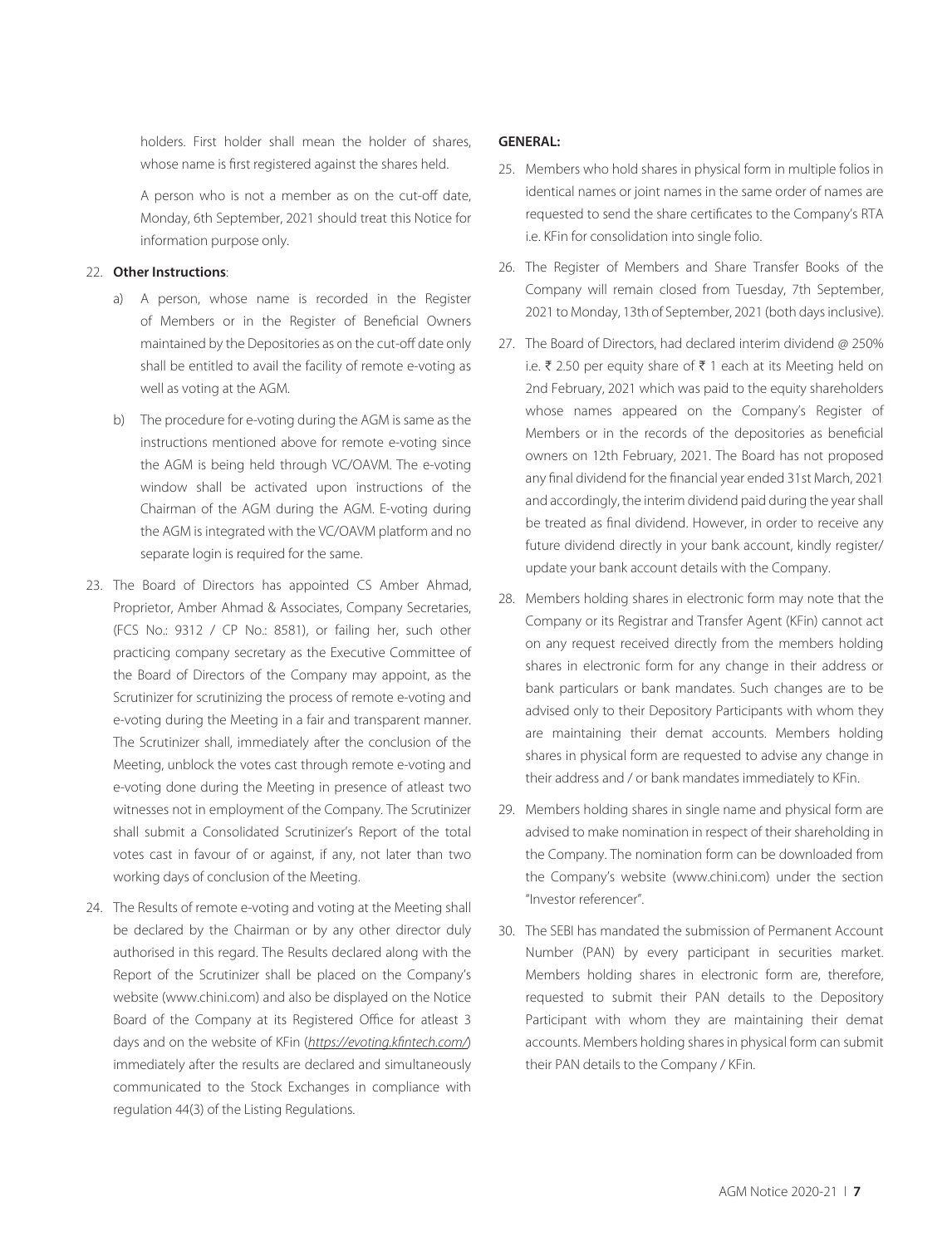31. Since securities of the Company are traded compulsorily in dematerialized form as per SEBI mandate, members holding shares in physical form are requested to get their shares dematerialized at the earliest. Further, pursuant to the amendment in the Listing Regulations and subsequent notification issued by SEBI, on and from 1st April, 2019, except in case of transmission or transposition of securities, requests for effecting transfer of securities shall not be processed unless the securities are held in the dematerialized form with a depository. In this regard, SEBI has clarified by a Press Release that the said amendments does not prohibit an investor from holding the shares in physical form and the investor has the option of holding shares in physical form even after 1st April, 2019. However, any investor who is desirous of transferring shares (which are held in physical form) after 1st April, 2019 can do so only after the shares are dematerialized.

# **TRANSFER OF UNCLAIMED / UNPAID DIVIDEND TO THE INVESTOR EDUCATION AND PROTECTION FUND (IEPF):**

32. In terms of Section 125 of the Act, read with rules made thereunder, the Company is required to transfer the unpaid dividend amounts which remained unclaimed for 7 years from the date of transfer of such amounts to Unpaid Dividend A/C to Investor Education and Protection Fund. In compliance with the same, the Company has transferred Unpaid Dividend for the year 2012-13 amounting to  $\bar{\tau}$  38.57 Lacs to Investor Education and Protection Fund on 3rd October, 2020.

# **COMPULSORY TRANSFER OF EQUITY SHARES TO INVESTOR EDUCATION AND PROTECTION FUND SUSPENSE ACCOUNT:**

33. In terms of the provisions of the Section 124(6) of the Act, read with the Investor Education and Protection Fund Authority (Accounting, Audit, Transfer and Refund) Rules, 2016 (as amended) and other applicable rules, notifications and circulars, if any, the Company has transferred the shares, in respect of which dividend remained unpaid / unclaimed for a period of seven (7) consecutive years to the Demat Account of the IEPF Authority after giving individual as well as newspaper notices to the shareholders holding shares relating to which they have not encashed their dividend since 2012-13 (i.e. none of the dividend(s) declared since 2012-13 were encashed).

## **HOW TO CLAIM UNCLAIMED / UNPAID DIVIDEND & EQUITY SHARES TRANSFER TO IEPF**

34. The members who have a claim on above dividends and shares may claim the same from IEPF Authority by submitting an online application in web Form IEPF-5 available on the website *www.iepf.gov.in* and sending a duly signed physical copy of the same to the Company, along with requisite documents enumerated in the Form IEPF-5.

### **PROCEDURE FOR INSPECTION OF DOCUMENTS:**

- 35. All documents referred to in the Notice and the Explanatory Statement shall be made available electronically for inspection by the Members of the Company, without payment of fees upto and including the date of AGM. Members seeking inspection of the aforementioned documents can send an email to *secretarial@bcml.in* with the subject line "Balrampur Chini Mills Limited – 45th AGM" from their registered e-mail addresses mentioning their names and folio numbers / demat account numbers.
- 36. During the AGM, the Register of Directors and Key Managerial Personnel and their shareholding maintained under Section 170 of the Act and the Register of Contracts or arrangements in which Directors are interested maintained under Section 189 of the Act shall be made available for inspection by the Members through electronic mode during the AGM.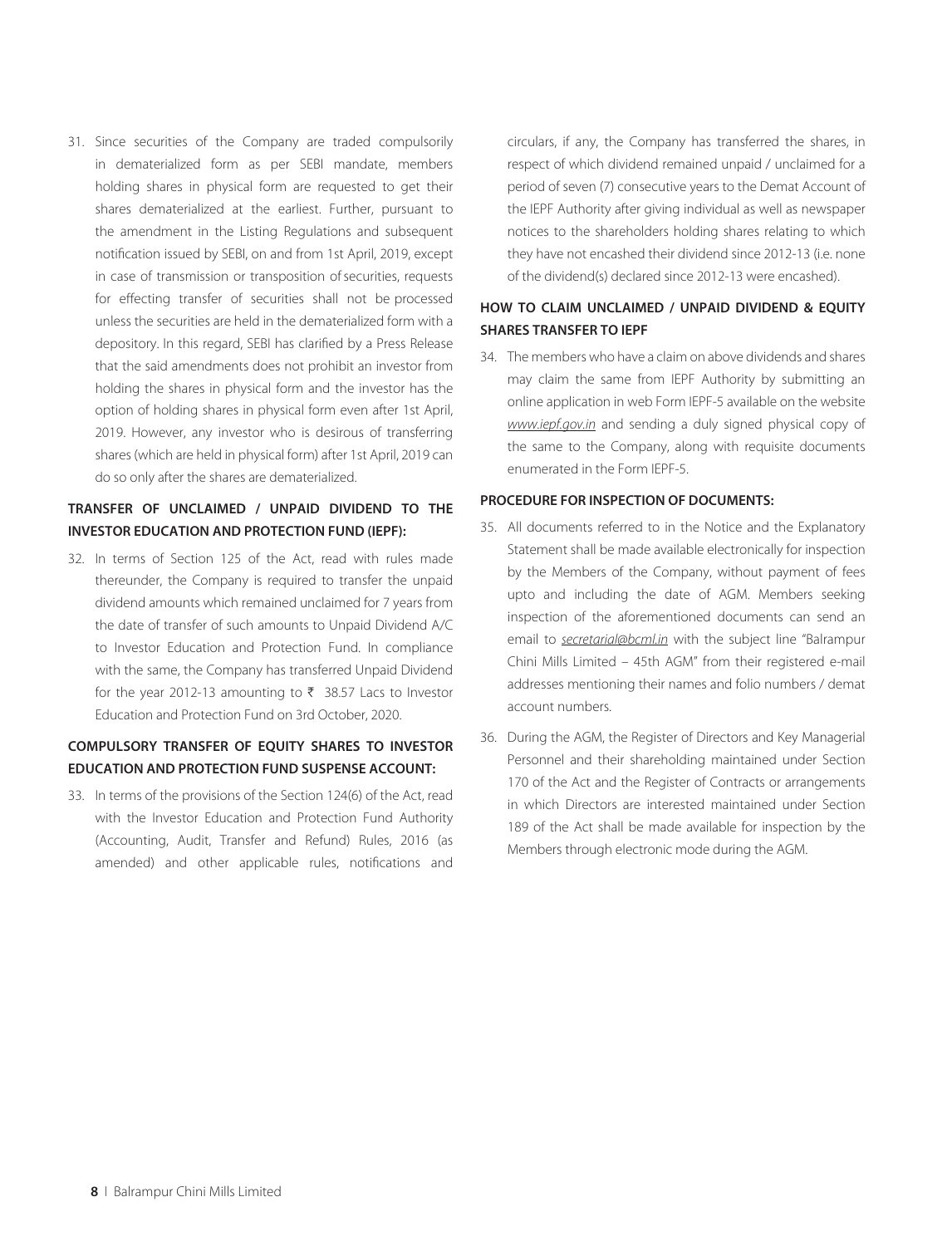#### 37. **FOR EASE OF PARTICIPATION BY MEMBERS, PROVIDED BELOW ARE KEY DETAILS REGARDING THE AGM FOR REFERENCE:**

|    | SI. No. Particulars                                 | <b>Details of access</b>                                                      |
|----|-----------------------------------------------------|-------------------------------------------------------------------------------|
| a. | Link of the AGM and for participation               | https://emeetings.kfintech.com by using e-voting credentials and clicking on  |
|    | through VC/OAVM                                     | video conference                                                              |
| b. | Link for posting AGM queries and speaker            | https://emeetings.kfintech.com by using e-voting credentials and clicking on  |
|    | registration and period of registration             | "post your queries" / "Speaker registration" as the case may be.              |
|    |                                                     | Period of registration: Friday, 10th September, 2021 (10:00 A.M. IST) upto    |
|    |                                                     | Sunday, 12th September, 2021 (5:00 P.M. IST)                                  |
| C. | Username and password for VC                        | Members may attend the AGM through VC by accessing the link https://          |
|    |                                                     | emeetings.kfintech.com by using the remote e-voting credentials. Please refer |
|    |                                                     | the instructions provided separately which forms part of the Notice.          |
| d. | Helpline number for VC participation and            | Contact KFin Technologies Private Limited at 1800-309-4001 or write to them   |
|    | e-voting                                            | at evoting@kfintech.com                                                       |
| e. | Cut-off date for e-voting                           | Monday, 6th September, 2021                                                   |
| f. | Time period for remote e-voting                     | Commences on Friday, 10th September, 2021 (10:00 A.M. IST) and ends on        |
|    |                                                     | Sunday, 12th September, 2021 (5:00 P.M. IST)                                  |
| g. | <b>Book closure dates</b>                           | Tuesday, 7th September, 2021 to Monday, 13th of September, 2021 (both days    |
|    |                                                     | inclusive)                                                                    |
| h. | Link for Members to update email ID                 | https://ris.kfintech.com/clientservices/mobilereg/mobileemailreg.aspx         |
| i. | Last date for publishing results of the<br>e-voting | Wednesday, 15th September, 2021                                               |
| j. | Registrar and Transfer Agent - contact              | KFin Technologies Private Limited                                             |
|    | details                                             | Selenium Tower B, Plot Nos. 31 & 32,                                          |
|    |                                                     | Financial District, Nanakramquda,                                             |
|    |                                                     | Serilingampally Mandal, Hyderabad-500032                                      |
|    |                                                     | Tel: 1800-309-4001                                                            |
|    |                                                     | www.kfintech.com                                                              |
| k. | Balrampur Chini Mills Limited - contact             | 234/3A, A. J. C. Bose Road, FMC Fortuna, 2nd Floor, Kolkata - 700020          |
|    | details                                             | Email: secretarial@bcml.in                                                    |

Place: Kolkata By order of the Board of Directors Date: 1st June, 2021 **For Balrampur Chini Mills Limited** 

Sd/-

**Registered Office: Manoj Agarwal** FMC Fortuna, 2nd Floor, *Company Secretary and Compliance Officer* 234/3A, A.J.C. Bose Road, Kolkata-700020 Membership No. A18009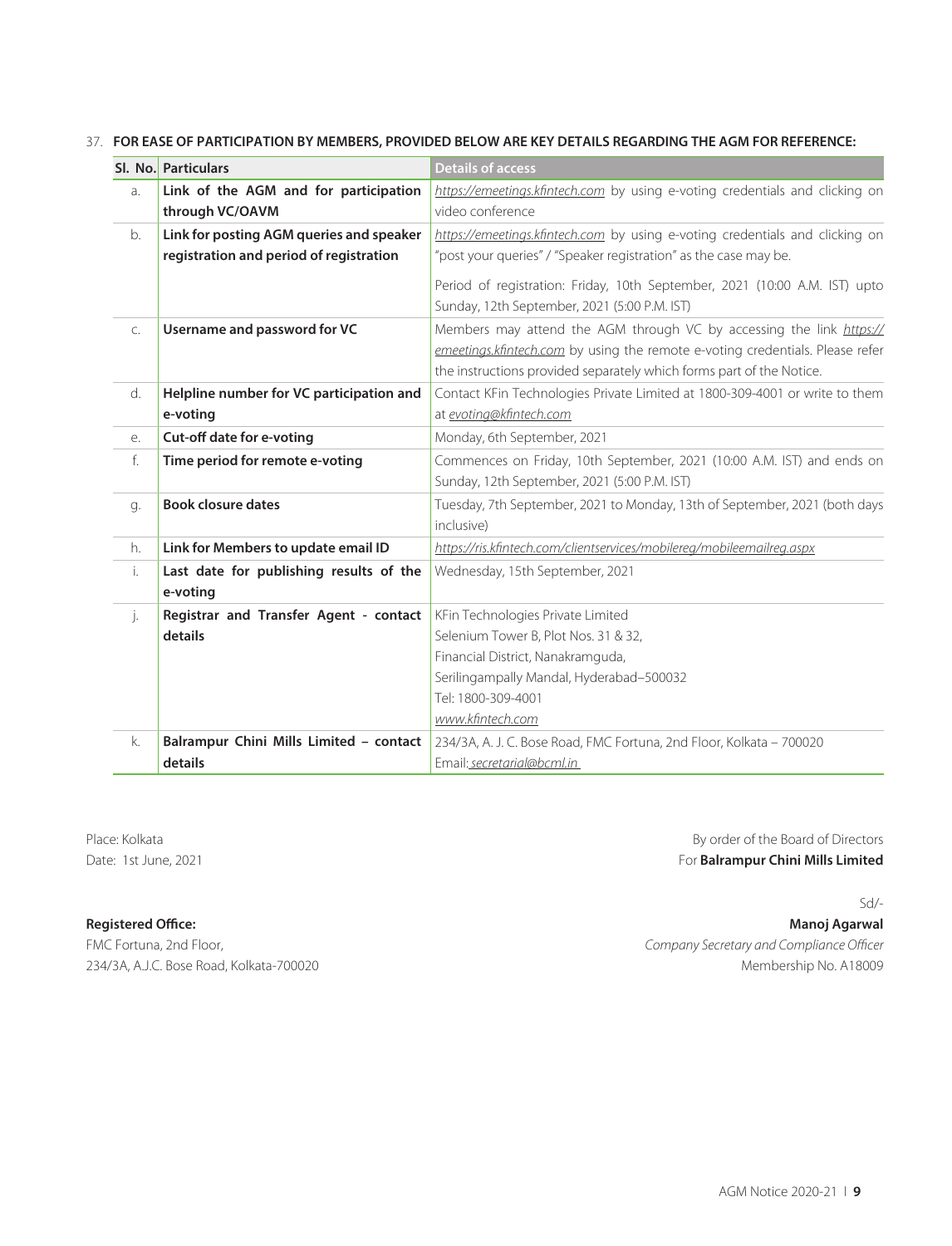# EXPLANATORY STATEMENT PURSUANT TO THE PROVISIONS OF SECTION 102 OF THE COMPANIES ACT, 2013 READ TOGETHER WITH REGULATION 17(11) OF THE SECURITIES AND EXCHANGE BOARD OF INDIA (LISTING OBLIGATIONS AND DISCLOSURE REQUIREMENTS) REGULATIONS, 2015 AND OTHER APPLICABLE LAWS (AS AMENDED)

The following Explanatory Statement sets out all material facts and recommendation of the Board of Directors of the Company relating to the Special Businesses set out in Item No. 5 and 6 of the accompanying Notice dated 1st June, 2021:-

#### **Item No. 5**

In terms of the provisions of the Companies Act, 2013, as amended, (the "Act") and the SEBI (Listing Obligations and Disclosure Requirements) Regulations, 2015, as amended, (the "Listing Regulations") and the recommendation of the Nomination & Remuneration Committee, Ms. Mamta Binani was appointed as an Additional Director (under the category of independent director) by the Board of Directors of the Company at its meeting held on 4th November, 2020, with effect from 5th November, 2020 and holds office upto the date of this Annual General Meeting.

Ms. Mamta Binani is a Fellow Member and also the National Past President of the Institute of Company Secretaries of India (ICSI) for the year 2016. She is a lawyer by profession and had been a Practising Company Secretary for over 21 years. She is also the first registered Insolvency Professional in the country and specializes in corporate and insolvency laws.

Pursuant to provisions of section 160 of Act read with Rule 13 of Companies (Appointment and Qualification of Directors) Rules, 2014, the Company has received notice in writing from a member proposing the candidature of Ms. Binani (DIN: 00462925) as an Independent Director of the Company.

The Company has received consent from Ms. Binani to act as a director of the Company as prescribed under section 152(5) of the Act. The Company had also received declaration from Ms. Binani stating that she meets the criteria of Independence as prescribed under Section 149(6) of the Act and Regulation 16(1)(b) and that she is not aware of any circumstance or situation, which exist or may be reasonably anticipated, that could impair or impact her ability to discharge her duties with an objective independent judgment and without any external influence.

Further, pursuant to the provisions of Rule 6 of the Companies (Appointment and qualifications) Rules, 2014, Ms. Binani has registered her name in the data bank of Independent Directors maintained by Indian Institute of Corporate Affairs ('Institute'), and she has also passed the online proficiency self-assessment test conducted by the Institute on 18th March, 2020.

The Company had also received a declaration from Ms. Binani stating that she is not disqualified from being appointed as a director in terms of Section 164 of the Act and that she is not debarred from holding the office of director by virtue of any SEBI order or any other such authority and has given her consent to act as Director of the Company as per BSE and NSE Circular dated 20th June, 2018.

The directorships held by Ms. Binani are within the limits prescribed under the Act and Regulation 17A of the Listing Regulations. Further, in terms of Sections 149 and 152 of the Act, the office of Ms. Binani shall not be liable to retire by rotation.

A draft letter of appointment of Ms. Binani as an Independent Director setting out the terms and conditions of his appointment and notice under section 160 will also be available for inspection electronically up to the date of AGM.

Ms. Binani does not hold by herself or for any other person on a beneficial basis, any shares in the Company.

In the opinion of the Board, Ms. Mamta Binani is a person of integrity and possesses relevant expertise and experience and fulfills the conditions specified under the Act and the Listing Regulations for her appointment as an Independent Director of the Company and is independent of the management of the Company. The Board considers that based on Ms. Binani's skills, experience and knowledge, her association would be of immense benefit to the Company as an Independent Director.

Accordingly, the Board recommends appointment of Ms. Binani as an Independent Director of the Company upto 4th November, 2025 for the approval by the members of the Company by way of an ordinary resolution.

Brief resume of Ms. Binani, nature of her expertise in specific functional areas and names of companies in which she holds directorships and memberships/chairmanships of Board Committees, shareholding and relationships between Directors inter-se, etc., are provided as Annexure hereto.

Except Ms. Mamta Binani, being an appointee, none of the other Directors and Key Managerial Personnel of the Company and their relatives are concerned or interested, financially or otherwise, in the resolution set out at Item No. 5 of the accompanying Notice.

This Explanatory Statement together with the accompanying Notice may also be regarded as a disclosure under Regulation 36(3) of the Listing Regulations and Revised Secretarial Standard on General Meetings (SS-2) of ICSI. Other disclosures required under the Act, SS-2 and Regulation 36 of the Listing Regulations have been provided as an Annexure hereto.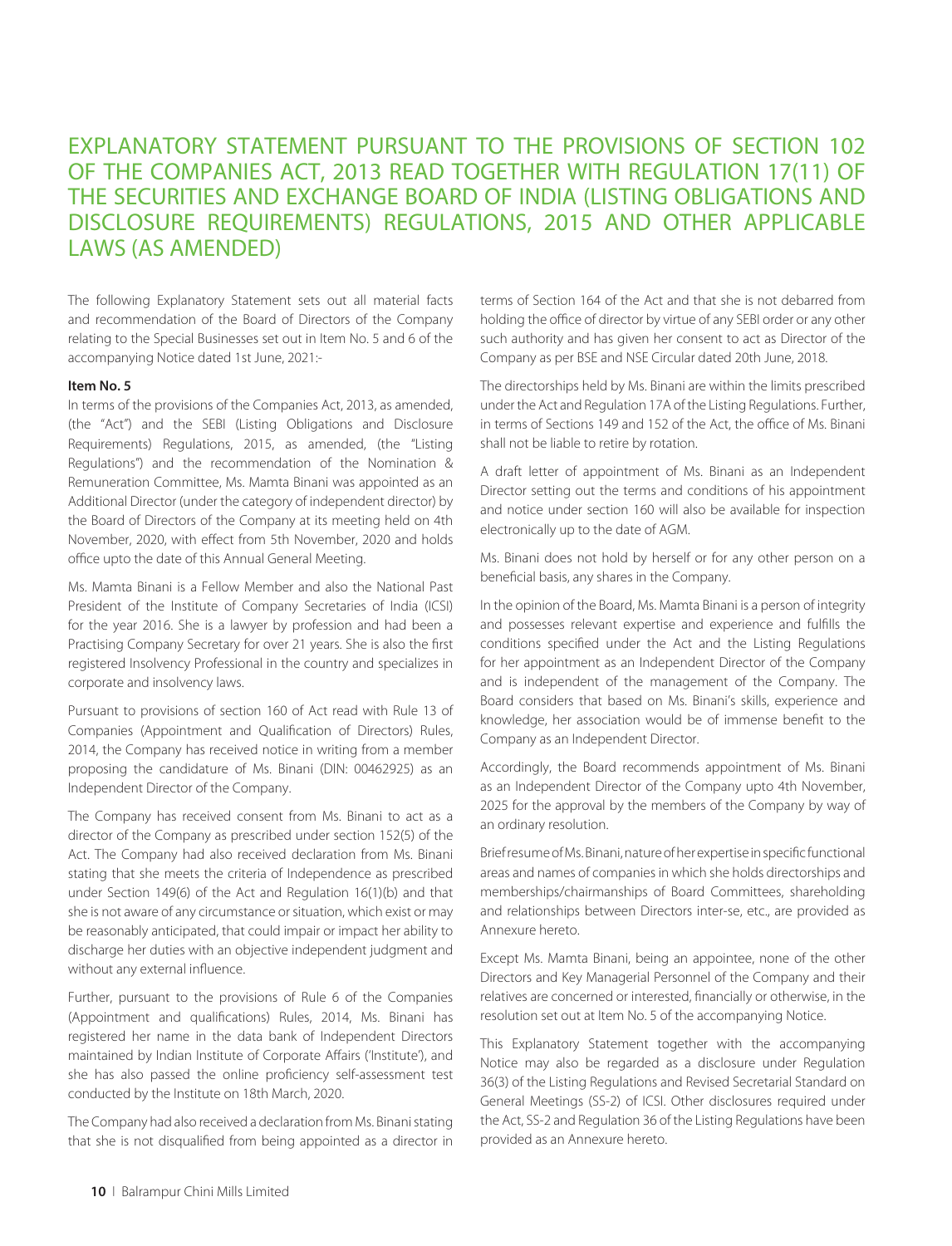#### **Item No. 6**

The Board, on recommendation of the Audit Committee, approved the appointment of M/s Mani & Co., Cost Accountants (Firm Registration No.: 000004) as the Cost Auditors of the Company, to conduct the audit of the cost records of the Company relating to Sugar (including Industrial Alcohol) and Electricity for the financial year ending 31st March, 2022 at a remuneration of  $\bar{\tau}$  4,00,000 plus taxes, as applicable and reimbursement of out of pocket expenses. In accordance with the provisions of Section 148 of the Act read with Rule 14 of the Companies (Audit and Auditors) Rules, 2014

(as amended), the remuneration payable to the Cost Auditors is required to be ratified by the Shareholders of the Company. Accordingly, the Board of Directors of the Company recommends the resolution for ratification of the remuneration payable to the Cost Auditors for the financial year ending on 31st March, 2022, by members of the Company by way of an ordinary resolution.

None of the Directors, Key Managerial Personnel of the Company and their relatives are in any way, concerned or interested, financially or otherwise, in the proposed resolution.

Place: Kolkata **By order of the Board of Directors By order of the Board of Directors** Date: 1st June, 2021 For **Balrampur Chini Mills Limited**

234/3A, A.J.C. Bose Road, Kolkata-700020 Membership No. A18009

 $Sd$ **Registered Office: Manoj Agarwal** FMC Fortuna, 2nd Floor, *Company Secretary and Compliance Officer*

# **Annexure to the Notice**

As per the requirement of Regulation 36(3) of SEBI (Listing Obligations and Disclosure Requirements) Regulations, 2015, as amended and Clause 1.2.5 of the Secretarial Standard – 2 (Revised) as issued by the Institute of Company Secretaries of India, a statement containing the requisite details of the concerned Directors is given below:

| Name                               | Dr. A. K. Saxena                           | Ms. Mamta Binani                                                        |
|------------------------------------|--------------------------------------------|-------------------------------------------------------------------------|
| <b>DIN</b>                         | 00846939                                   | 00462925                                                                |
| Date of Birth                      | 26th August, 1951                          | 10th October, 1972                                                      |
| Age                                | 69 years                                   | 48 years                                                                |
| Profile                            | Dr. A. K. Saxena has specialization in     | Dr. (h.c.) Mamta Binani is the National Past President of the Institute |
|                                    | Mycology,<br>Bio-composting,<br>Industrial | of Company Secretaries of India (ICSI) for the year 2016. She is        |
|                                    | Mushroom Production and Processing         | the second lady President of ICSI in the illustrious history of the     |
|                                    | from Horst, Holland. He has wide           | Institute of 52 years. She is the first insolvency professional in the  |
|                                    | experience of more than 47 years and is    | country, to be registered with the Insolvency & Bankruptcy Board        |
|                                    | associated with the Company since 2002.    | of India. She also serves as an Independent Director on few of the      |
|                                    | He held previously prestigious positions   | prestigious Boards and has served as the promoter director of the       |
|                                    | in various organizations and was also      | ICSI Insolvency Professionals Agency (now known as ICSI Institute of    |
|                                    | associated with scientific and research    | Insolvency Professionals). Ms. Binani has also been bestowed with       |
|                                    | activities as visiting expert in National  | various medals, certificates and awards including the prestigious       |
|                                    | Botanical Research Institute (Council of   | D.L. Mazumdar's Silver Medal, Tejaswini Award, Mauji Ram Memorial       |
|                                    | Scientific & Industrial Research).         | Award, Bharat Nirman Awards etc.                                        |
| Qualification                      | M.Sc. & Ph.D. (Botany)                     | She is a commerce graduate, a Fellow Member of the Institute            |
|                                    |                                            | of Company Secretaries of India and a law graduate. She is also a       |
|                                    |                                            | registered Insolvency Professional.                                     |
| Experience and<br>Expertise<br>in  | Dr. A. K. Saxena has wide experience of    | She was practising as a Company Secretary for over 21 years. She        |
| specific functional area           | more than 47 years and is associated with  | is now practising as an Advocate and specializes in corporate and       |
|                                    | the Company since 2002.                    | insolvency laws.                                                        |
| conditions<br>and<br>of<br>Terms   | Refer item no. 6 of the Notice and         | Appointed w.e.f. from 5th November, 2020 as an Additional-              |
| appointment or re-appointment      | Explanatory Statement of the 41st Annual   | cum-Independent Director as per the terms and conditions                |
| along with details of remuneration | General Meeting of the Company.            | of appointment as Independent Director, as displayed on the             |
| sought to be paid                  |                                            | Company's website at the following weblink:                             |
|                                    |                                            | https://chini.com/sustainability/governance/                            |